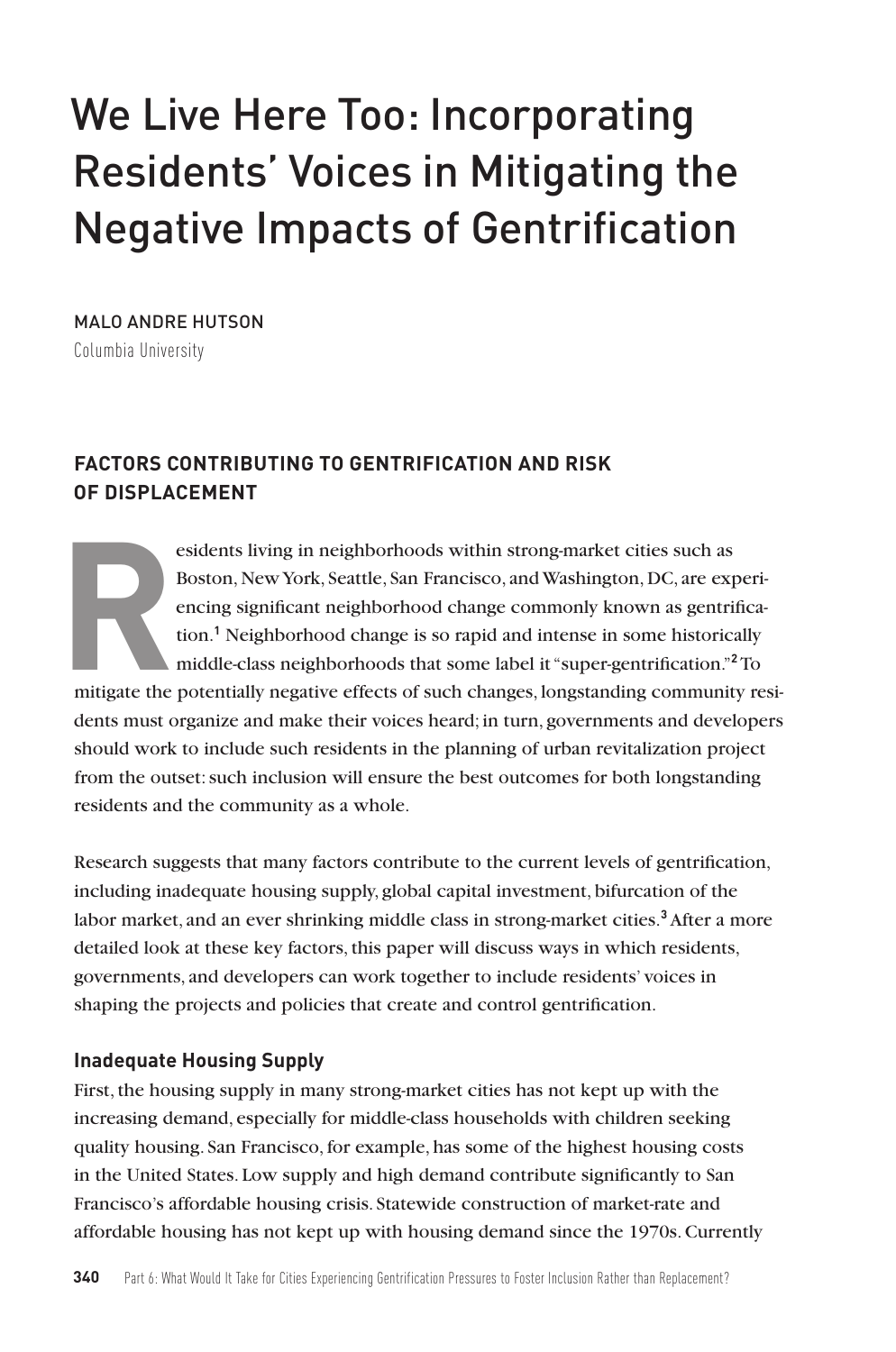the state is in the process of building roughly 100,000 to 140,000 units of housing per year, but in order to begin to address the high demand for housing, it is estimated that housing developers would need to build upwards of 230,000 units of housing annually.**<sup>4</sup>** Increasing the supply of market-rate and affordable housing is especially challenging in cities like San Francisco where land values are high, resistance to large-scale housing developments is fierce, environmental policies are stringent, and the cost of construction is higher compared to other places.**<sup>5</sup>** The California Legislative Analyst's Office (LAO) concluded that a major factor preventing the increase of dense housing supply in coastal cities is communities' resistance to new housing; this resistance can be strong, and residents often use local land use authorities to slow or stop housing from being built. This especially burdens less affluent individuals and households.

A second factor contributing to housing costs within many strong-market cities has been the level of global capital investment into the housing market, by investors from Canada, China, Russia, South Korea, and elsewhere. New York City, for example, attracts billions of dollars of global capital into its real estate market. Most of this investment is for "market-rate" luxury housing that is beyond the reach of everyday New Yorkers. Annually, roughly \$8 billion is spent on luxury housing units (defined as costing more than \$5 million) in New York City, more than triple the amount of a decade ago, and over half of those sales in 2014 were to shell companies hiding the identity of the buyer. Perhaps one of the best examples of this phenomenon is the Time Warner Center in Manhattan, where recent sale prices for condominiums have averaged over \$15 million, and 64 percent of the condominiums are owned by shell companies.**<sup>6</sup>**

In 2014, Canadian investors put \$3.4 billion into New York City real estate; they were followed by Chinese investors at \$3.35 billion, a 43 percent increase over 2013.**<sup>7</sup>** Recently, Chinese-owned companies have spent billions purchasing New York City commercial and residential properties, even the historic Waldorf-Astoria Hotel for nearly \$2 billion.**<sup>8</sup>** This investment appears to elevate real estate prices and attracts additional institutional investors (such as banks and private equity firms). The foreclosure crisis has also transferred ownership and wealth from working- and middle-class homeowners to large institutional investors.

### **Bifurcation of the Job Market and Shrinking of the Middle Class**

Many strong-market cities experiencing neighborhood change also have local economies fueled by high-skilled labor, investment capital, and entrepreneurial activity.**<sup>9</sup>** These cities have witnessed significant job growth in information- and knowledgebased jobs in sectors such as biotechnology, engineering, medical research and services, software development, and pharmaceuticals, which require formal education and/or advanced skills.**<sup>10</sup>** As a result, high-skilled labor has migrated to these cities in search of economic and entrepreneurial opportunities. These same spaces are seeing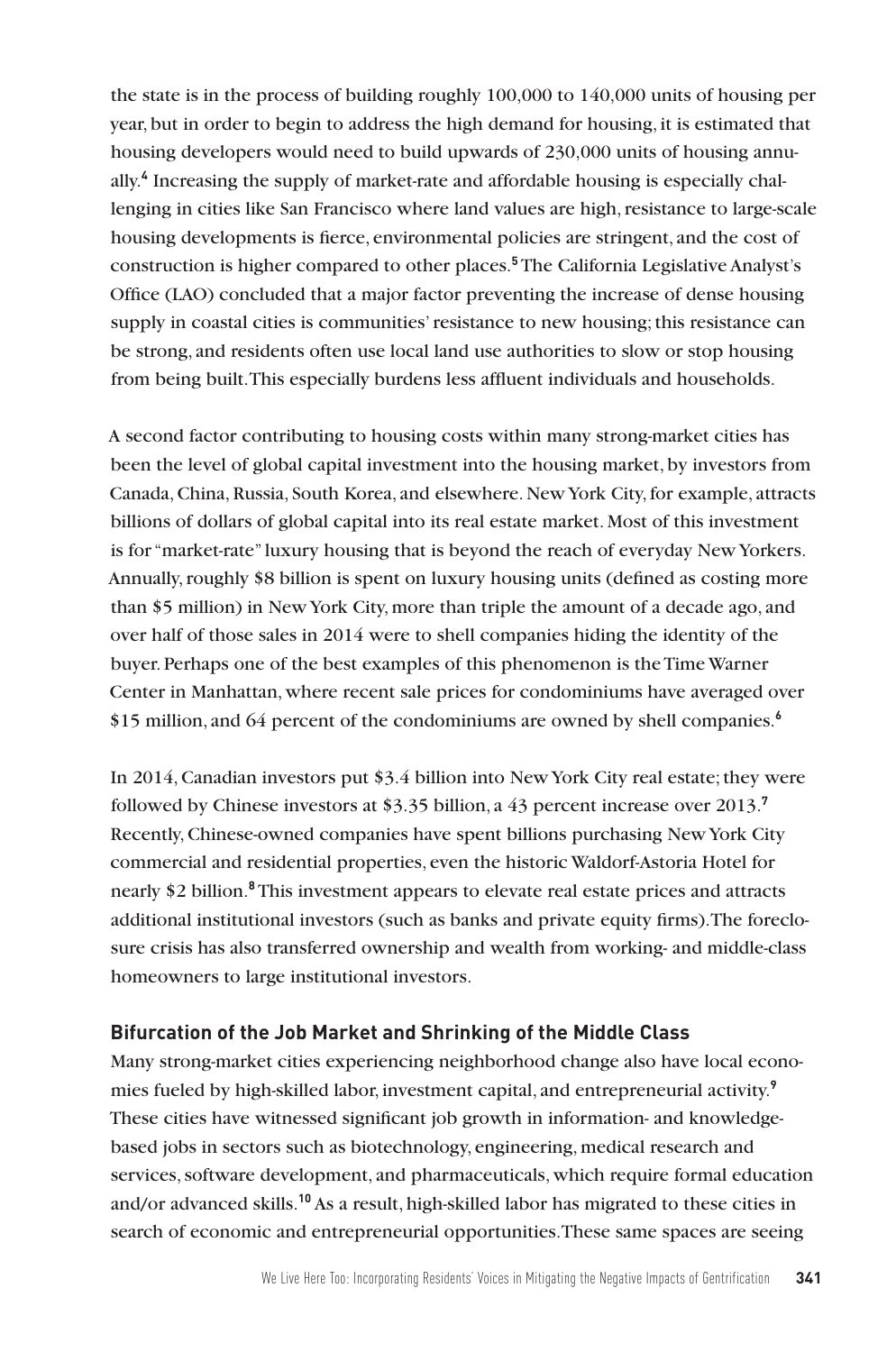a bifurcation in the labor market, with high paying, high-skilled jobs on one end and low-wage, lower-skilled jobs on the other end, leaving fewer of the jobs that have traditionally supported the middle class.

A shrinking middle-class contributes to neighborhood change. Nationally, middle-class wages have remained stagnant, making it hard for families and the less affluent to afford rising housing costs. In New York, for example, the income gap has widened and real wages have remained stagnant. Real wages have skyrocketed for those at the top of the income ladder (top 1 percent) and remained relatively flat for those at the bottom (lower 20 percent). According to a study from the City University of New York's (CUNY's) Graduate Center, between 1990 and 2010, median income for the top 1 percent of earners went from \$452,415 to \$716,625, an increase of nearly 34 percent; this group controlled roughly 54 percent of total household income.**<sup>11</sup>** For those with incomes in the lower 20 percent, however, the increase was slight (\$13,140 to \$14,168); this group's share of total household income fell from 3.3 percent to 3 percent. The CUNY study also found that a pronounced income gap by race and ethnicity. New York City's non-Hispanic white population was the wealthiest out of all major race/ethnic groups in the City, and "had the largest share of their households in high income-earning categories."**<sup>12</sup>** Forty-two percent of non-Hispanic white households earned more than \$100,000 yearly, whereas only 30 percent of Asian, 23 percent of non-Hispanic black, and 19 percent of Latino households earned more than \$100,000 in 2010.

Stagnant wages impact affordability for less affluent residents. Even though recent analysis suggests real wages for New Yorkers have inched up a bit,**<sup>13</sup>** 42 percent of New York City families (or 2.7 million people) still cannot afford basic family needs.**<sup>14</sup>** It is unlikely that the financial situations of New York City's most vulnerable populations will improve unless some aggressive policy changes are made.

Many of San Francisco's families are similarly situated. San Francisco has experienced a significant loss of middle-class, middle-skill, or middle-wage jobs. Manufacturing and blue-collar logistics jobs (i.e. shipping and receiving clerks; stock clerks; packagers and packers; industrial truck and tractor operators, etc.) do not pay a living wage or are disappearing. Firms in these lines of business once hired large numbers of employees and provided middle-class wages. For the small number of such firms who have remained in the city or within the region, wages have been stagnant or spiraled downward. Sectors which need technical-level (often community college) credentials are not paying middle-class wages as reliably as they once might have. Two good salaries are typically needed for a family to reach even the self-sufficiency wage for living in the city.**15**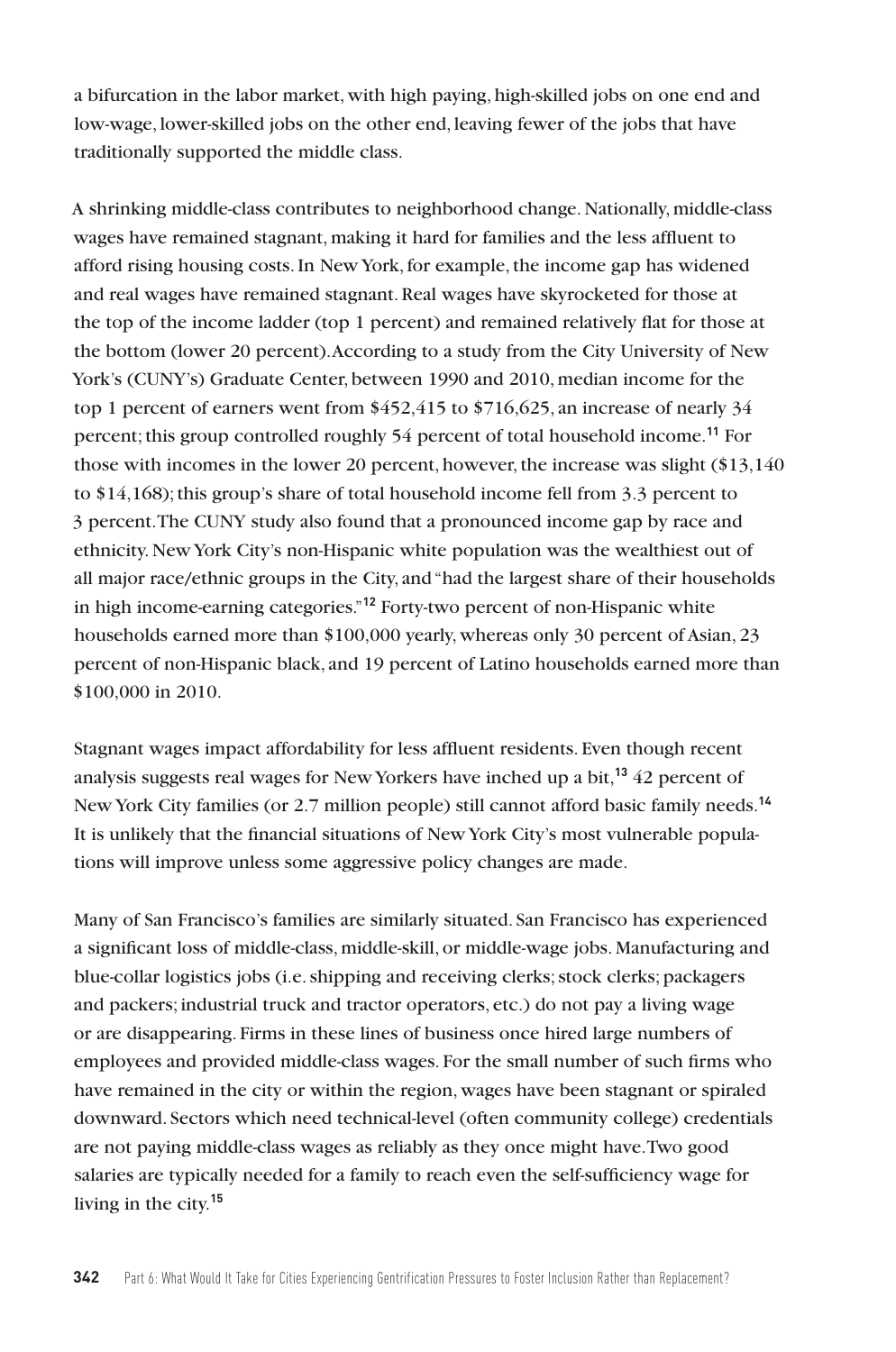## **Risk of Environmental Gentrification**

More Americans are demanding sustainable development,**<sup>16</sup>** a widely accepted strategy considered critical to combating climate change.**<sup>17</sup>** Sustainable development includes transit-oriented development—the creation of compact, mixed-use, pedestrian-oriented communities located around public transit stations.**<sup>18</sup>** Transit-oriented development appeals to people who want to live, work, and play in the same urban area.

Sometimes, however, a local government's efforts to promote environmentally sustainable urban revitalization can lead to what scholars have called environmental gentrification.**<sup>19</sup>** The idea of environmental gentrification is not that all environmental activism causes gentrification, but rather that, in the absence of an explicit social justice framework, it can do so: state-sponsored sustainable urban development sometimes "appears as politically neutral planning that is consensual as well as ecologically and socially sensitive, [but] in practice it subordinates equity to profit-minded development."**<sup>20</sup>** Put another way, such sustainability initiatives fail to meet their goals of promoting the principles of sustainability while also providing adequate community benefits to residents across the socioeconomic strata.**<sup>21</sup>**

For example, planning to revitalize transit-rich, historically low-income neighborhoods to accommodate and attract high-density, market-rate, mixed-use development can indeed address blight, climate change, and improve the tax base; however, if the government fails to engage the community already living in the neighborhood early on in the process, or does so in a superficial or perfunctory way, outcomes for residents can be damaging and unjust. In such cases, without any conscious planning about how to keep pre-existing residents in place, large-scale developments and revitalization efforts can result in substantial demographic shifts.**<sup>22</sup>** Any planning approach without a social justice framework can contribute to reproducing inequalities, burdening low-wage earners and the least educated, especially immigrants and marginalized people of color.**<sup>23</sup>**

# **ADDRESSING THE CHALLENGE: ENSURING THAT LOCAL RESIDENTS' AND ADVOCATES' VOICES ARE REPRESENTED AND REFLECTED IN DECISIONS ABOUT THE FUTURE OF GENTRIFYING NEIGHBORHOODS**

In the face of the affordable housing crisis, economic restructuring, increased cost of living, and growing income inequality, residents can feel powerless and voiceless in planning and land use decisions. Especially in less-affluent racially and ethnically diverse communities, community organizing and coalition building at the grassroots level are therefore more important than ever. Such organizing can help diverse resident populations better articulate their needs and vision around economic, social, and environmental justice, and it can help the increase the financial, social, and political capital necessary to bring about positive change.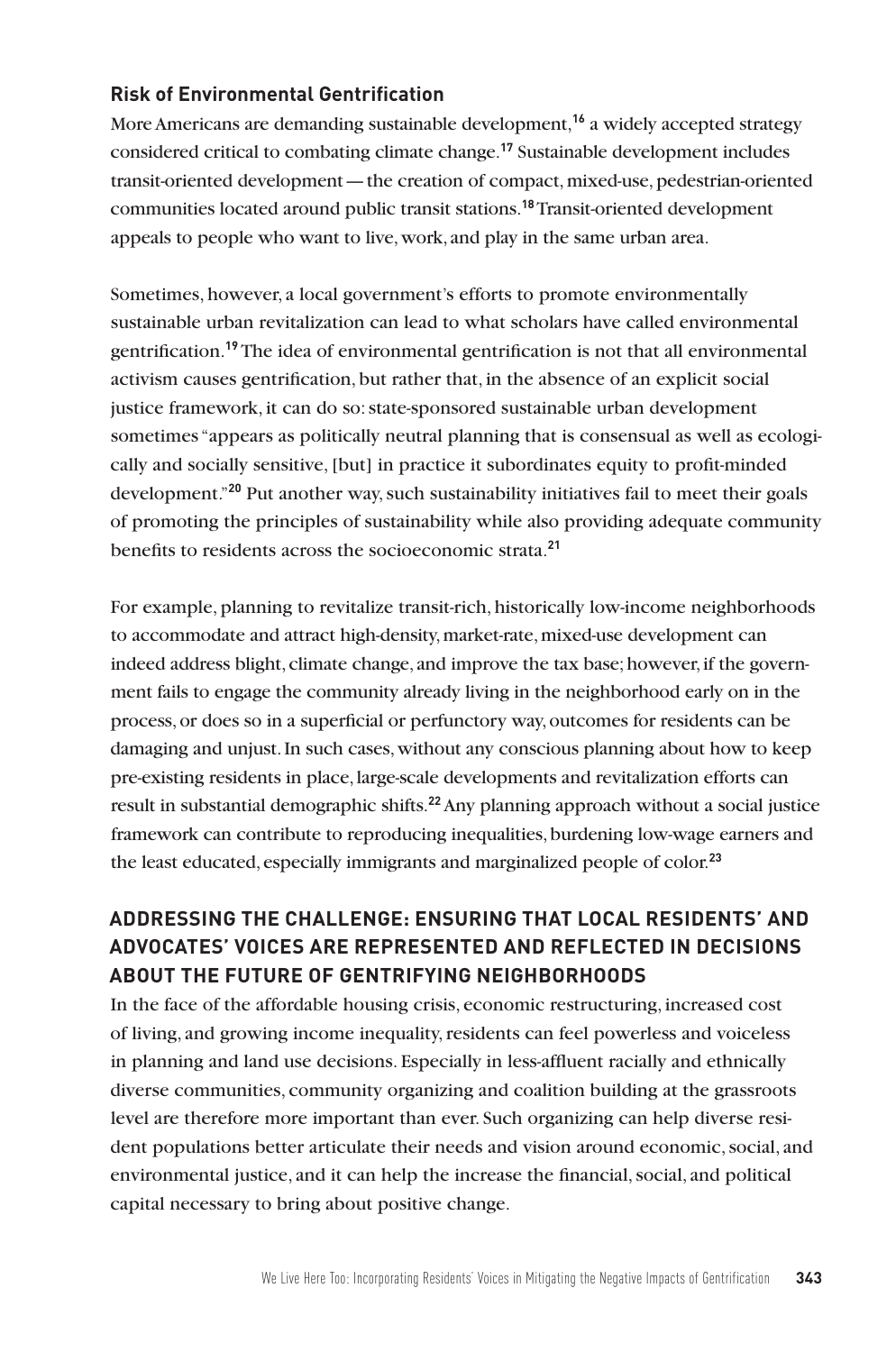Community organizing and coalition building can also help increase community engagement, resulting in greater community capacity and political power for those affected by government decisions. Such organizing is necessary to give communities proper influence over elected officials' decision-making processes around housing, economic development, and the environment, especially in the face of financial and other private interests that also influence the democractic process. Community organizing can correct the unequal balance of power that often exists between historically marginalized residents and elected officials and government staff.

Finally, community organizing and coalition building enables local residents to forge important partnerships within and across the public and private sectors, connecting government, nonprofits, and firms. Such partnerships can more effectively highlight points of agreement and contention, resulting in more realistic strategies and policies that have a greater chance of being implemented at the city level. Multi-sector coalition building can also help avoid costly and time-consuming litigation that can be harmful for all parties involved, especially the most vulnerable city residents.

# **Community Organizing and Coalition Building to Mitigate the Negative Effects of Gentrification**

To ensure that their voices are represented in decisions about the future of gentrifying neighborhoods, it is important for local residents and their advocates to organize their own communities and to form broad-based multi-sector coalitions. Nationally, communities experiencing high housing costs, intense gentrification, and displacement have formed or are forming community coalitions focused on protecting their interests and transforming their communities into sustainable healthy communities (defined as economically strong, environmentally clean, and socially just communities).**<sup>24</sup>** These community coalitions are deploying new strategies, different from those used in the past, to fight against urban revitalization. They are not fighting to stop economic development and growth; rather, they are struggling to be a part of the new economic and social transformation taking place in their neighborhoods.**<sup>25</sup>** They want to be "at the table" as equal and valued partners during the planning and development process. As a result, these community coalitions are pushing for the implementation of creative, place-based community development strategies to require private developers to construct affordable housing, create quality jobs, and invest in community programs and public education.**26** In short, these community coalitions have focused on organizing their base, listening to community priorities, and building strong support from the ground up.

In Boston, for example, as development pressures and housing costs began to rise around the Longwood Medical and Academic Area, the Jamaica Plain Neighborhood Development Corporation and their partners were set on helping local residents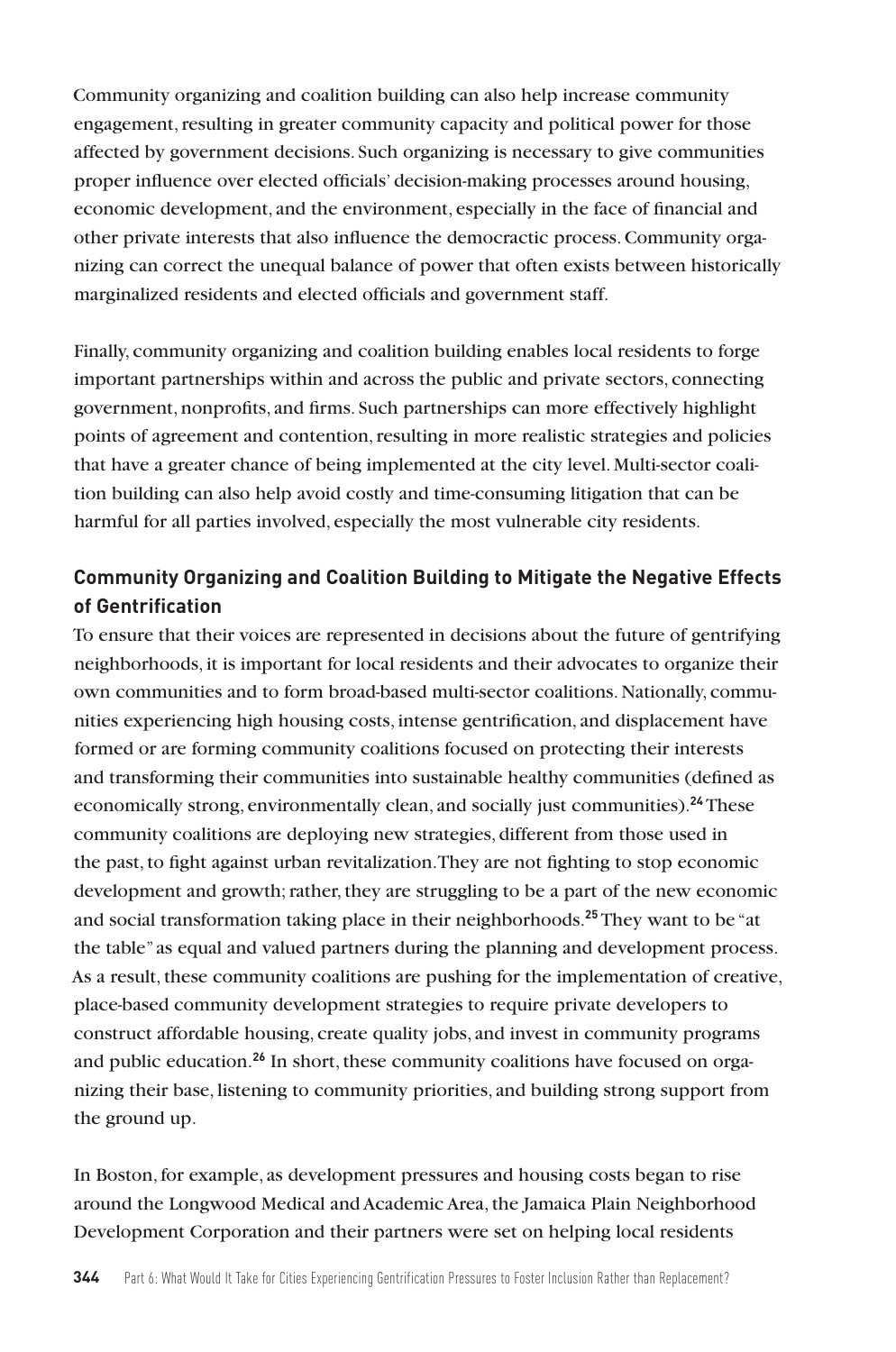gain access to affordable housing, but initially lacked a comprehensive strategy. After community meetings and outreach, the JPNDC-led coalition realized that quality jobs were also a high priority. The coalition then built a strong base of 28 organizations comprised of community residents and nonprofit organizations (educational and social service), enabling it to forge relationships with the major hospitals, the government, and the private sector to help provide low-income individuals (mostly women of color with children) access to better-quality jobs.**<sup>27</sup>**

It is critical for community coalitions to act locally because so many of the key land use decisions that shape housing and environmental policies are made at the state and local levels. It is also critical that community coalitions articulate their needs and demands using an explicit environmental and social justice framework. Such a framework is not necessarily anti-development, but instead promotes development that fosters healthy communities; based on principles of sustainability and the circular economy, it supports local economic and community development, as well as the creation of inclusive affordable housing that fosters racially/ethnically and socioeconomically integrated neighborhoods. For example, in Washington, DC, Organizing Neighborhood Equity DC (ONE DC) used an equitable development framework to create their "People's Plan," which emphasized the importance of a community's control over land use and of not displacing local residents, especially those with low to moderate incomes.**<sup>28</sup>** Similarly, in San Francisco, a community coalition, dissatisfied with the lack of community input into the city's planning process, developed and presented to the city *The People's Plan for Housing, Jobs, and Community.***<sup>29</sup>** These similar efforts are examples of an effective way to clearly present community priorities that led to positive changes. In San Francisco, coalition building and community participation in the planning process has resulted in the city constructing or preserving 30,000 units of housing, passing a \$310 million bond for affordable housing, and recently establishing the Housing Accelerator Fund of at least \$100 million for affordable housing. This Housing Accelerator Fund will attract money from several sources, including gifts from foundations, loans from financial institutions, and donations from private philanthropy.

In addition to clearly articulating a vision and principles, using sophisticated communication strategies to get demands out to the media and into the public increases political influence. For example, several community coalitions are engaged in a number of actions such as writing letters to government officials describing their needs and demands, holding public protests to attract the media to their causes, and utilizing social media to garner national and international attention. In San Francisco, Calle 24 SF, the community coalition fighting for affordable housing and other important issues within the Mission District neighborhood, have held town hall meetings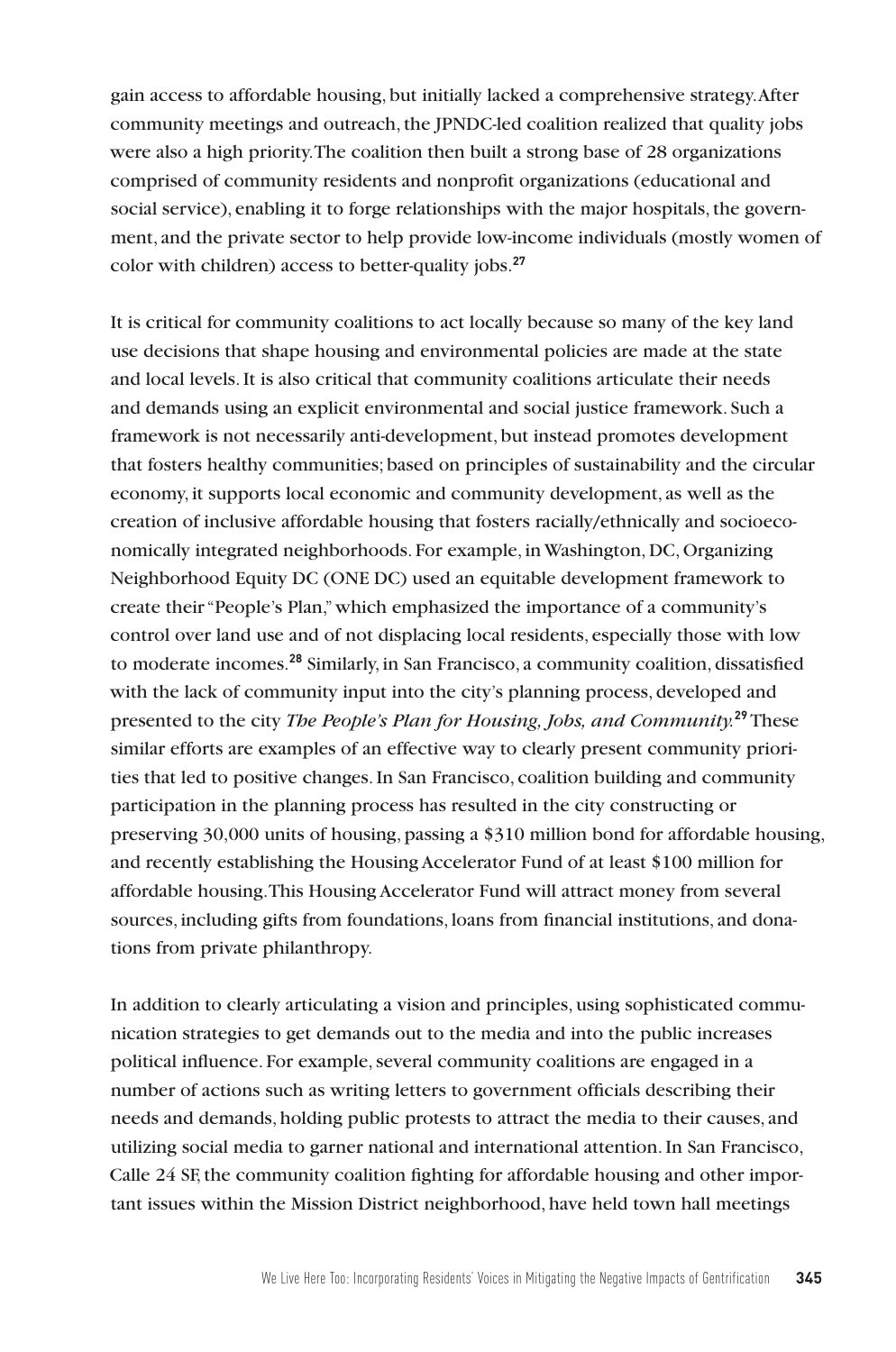and staged public protests, including a "town hall" meeting at City Hall that successfully shut down City Hall.

Once a coalition has increased its political voice and influence, building relationships across sectors and institutions and around issues can also move an agenda forward. Take for instance Calle 24 SF's ability to build relationships with the mayor and other government officials and agencies: this community coalition's relationship with government has enabled them to attract financial support for their cause as well as enhance their social and political capital within City Hall. Ultimately, the mayor and other city agencies helped support Calle 24 SF's efforts to develop a Latino Cultural District and moved them closer to being designated a special use district. This designation increases residents' control over the land development process. Calle 24 SF's relationships with public institutional actors, nonprofit organizations, and the private sector will likely result in bigger wins down the road for neighborhood residents, the city, and even the region, so long as these relationships are built on trust, transparency, and respect.

#### **Compromise When Appropriate**

Community organizations must clearly articulate their needs and demands, but be willing to compromise and collaborate to achieve their goals when appropriate. Compromising has become more difficult in our current hyper-polarized political and social environment, but it is often necessary for a community's goals to be realized. In Brooklyn, some people have been critical of BrooklynSpeaks' settlement agreement with the State, City, and private developers around the Atlantic Yards development project (now known as the Pacific Park development), initially a 22-acre development with the Barclays Center at its heart. Founded in 2006, BrooklynSpeaks is an initiative sponsored by civic associations, community-based organizations, and advocacy groups. The initiative's primary mission is to advocate for transparency by state and city government officials and to involve the public in the decision-making process.**<sup>30</sup>** After years of litigation, disputes around eminent domain, and the Great Recession, BrooklynSpeaks was successful in reaching a settlement agreement that prioritized and sped up the construction of 2,250 affordable housing units promised to residents along with several other key community benefits. More importantly, by reaching a compromise, the community can help monitor the community benefit process and evaluate the outcomes of the Atlantic Yards/Pacific Park development via a community development corporation that was created to monitor the development and construction process.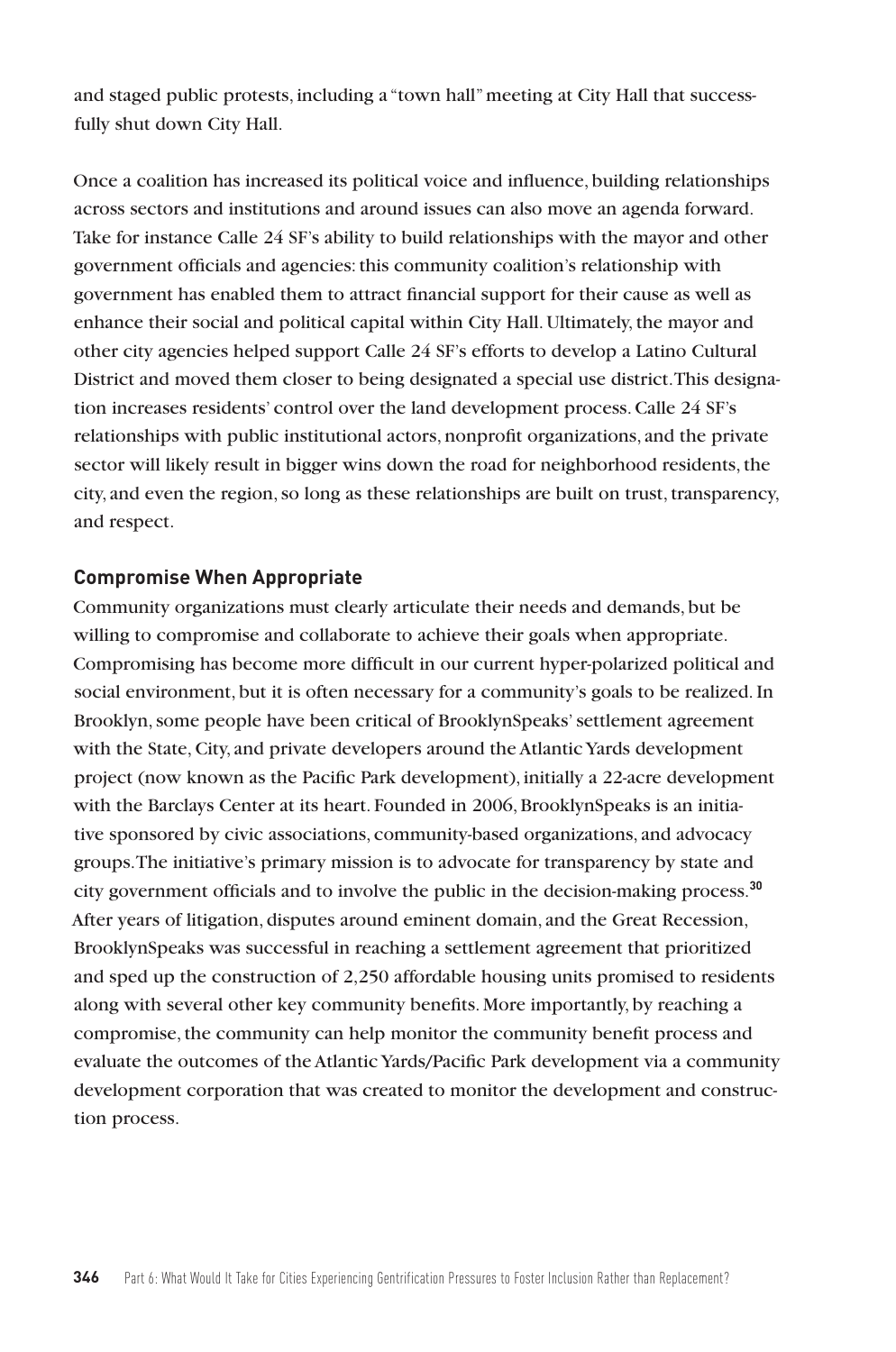# **The Role of Community Benefits Agreements in the Fight for Equitable Development**

Another strategy local residents and their advocates are utilizing to preserve affordable housing and mitigate displacement is the community benefits agreement (CBA). Following Gross (2008), I define a CBA as *a legally binding contract (or set of related contracts), setting forth a range of community benefits regarding a development project or projects, and resulting from substantial community involvement.***<sup>31</sup>** CBAs were initially developed in the late 1990s to measure local benefits such as jobs and affordable housing provided by development projects and to understand the exposure and risk to neighboring communities**<sup>32</sup>**; now, they represent a community's effort "to change policy and bring some of the benefits of development to residents directly affected by large projects."**<sup>33</sup>** As the familiarity and use of CBAs increases, some argue that an effective CBA must (1) be structured around a single development project; (2) be a legally enforceable contract; (3) be broad-based and address a range of community interests; and (4) result from significant community involvement and engagement.**<sup>34</sup>**

For a CBA to meet these criteria, the process of negotiating it must be inclusive and accountable.**<sup>35</sup>** For a CBA to be inclusive, the process leading up to its development should include broad outreach to, and inclusion of, as many community residents as possible before any contract is approved. The main challenges with ensuring that a CBA meets a community's needs lie in defining clearly who the "community" is and in developing comprehensive mechanisms to ensure that all members have been included in the CBA process. Just as accountability in process is important, it is also critical that a CBA be legally binding and have adequate enforcement mechanisms.**<sup>36</sup>** Although CBAs are defined as private agreements between a community coalition and a developer, cities often play a role. A city may not be a party to the agreement but may still be involved in the CBA negotiations—either by sitting at the bargaining table or by withholding its discretionary zoning approval on a project unless a developer has entered into a CBA with the community coalition.**<sup>37</sup>**

The Staples Center development in Los Angeles provides an illustrative example of an effective CBA. The LA Live CBA for the Staples Center involved 21 community groups and five labor unions agreeing to support the development of the Staples Center, which was funded in part by public subsidies.<sup>38</sup> In exchange, the developers agreed to make reasonable efforts to provide affordable housing, to make 70 percent of the 5,500 permanent jobs generated by the development living wage jobs, and to implement a first-source hiring program that targeted groups whose homes or jobs were displaced by the development, low-income individuals living within a three mile radius, and low-income individuals from the city's poorest census tracts.**39**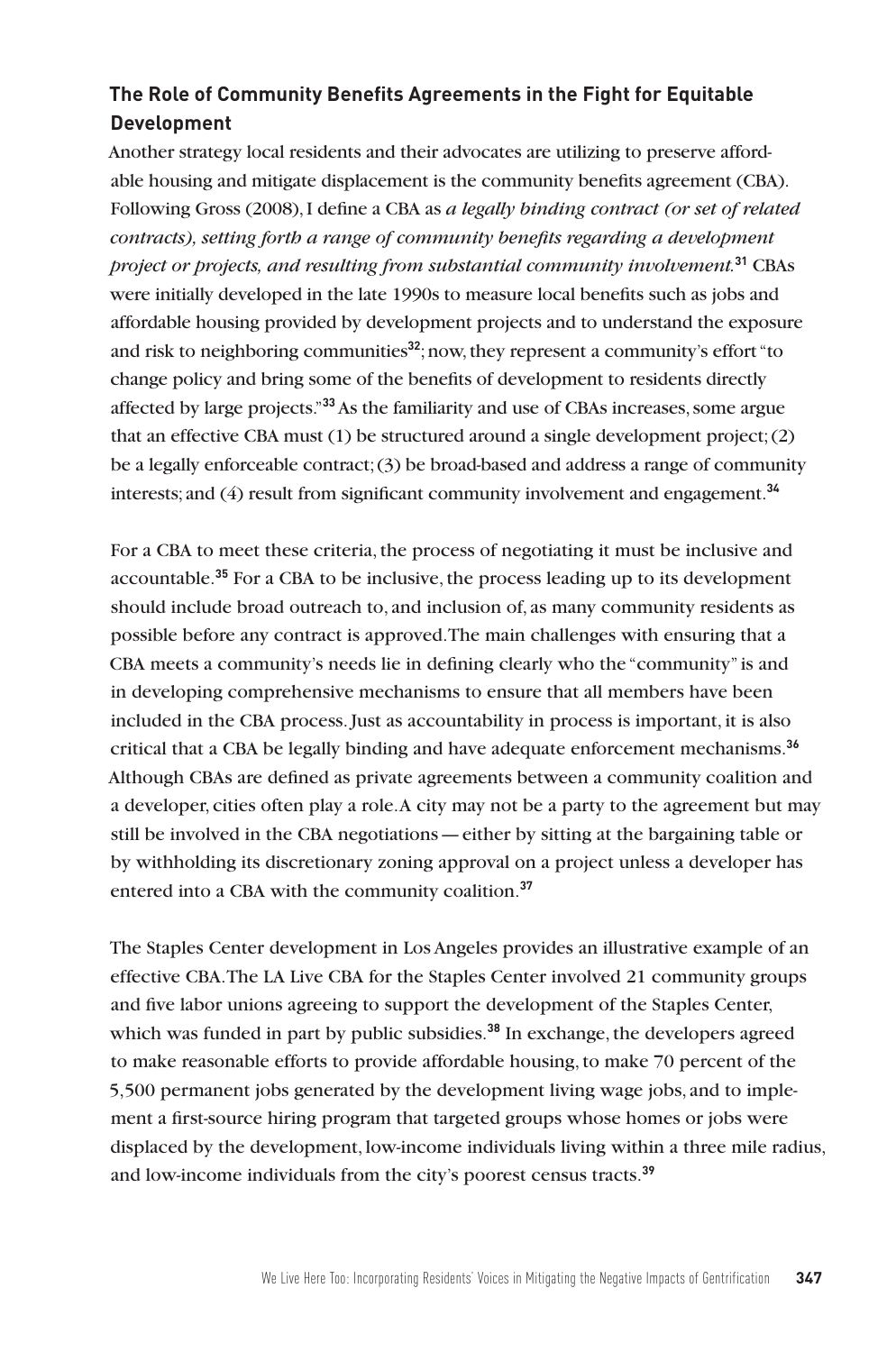The LA Live CBA is considered to be the model of a comprehensive CBA. Ten years later, researchers found that the developer had met its affordable housing development obligations and worked closely with community partners "to establish an effective local hiring program, and helped fund a newly created land trust."**<sup>40</sup>**The researchers attributed the developer's compliance in part to the developer's need for continued support from the community coalition—the strong community organizing infrastructure that benefited negotiations, monitoring, and implementation.**<sup>41</sup>**

Many community coalitions and their leaders are also advocating for better ways to monitor and evaluate outcomes negotiated through CBAs. For example, community coalitions are advocating for the creation of independent third-party monitors, consisting of individuals from multiple sectors who evaluate and report on the progress of developers' efforts to honor the promises made in CBAs. Monitoring and coordinating job and housing programs can take substantial staff resources, over and above what may be available to a community organization; therefore, "studies of the implementation of CBAs suggest that funding for staff should be part of such agreements."**<sup>42</sup>**

Efforts to promote CBAs have required community coalitions to organize and educate local residents about the city planning process, specifically around issues related to housing, land use, economic development, and public contracting. The goal of these coalitions is to require public entities to incorporate many of the same ideas enumerated in CBAs into public policies and regulations that impact large contracts and projects funded by public subsidies.**43** Ultimately, this strategy has enabled communities to incorporate land use tools as a strategy to monitor and, if needed, to slow down development and mitigate the negative effects of gentrification and displacement.

## **CONCLUSION**

To mitigate the negative effects of gentrification and displacement, less affluent urban residents will have to continue building their base from the ground up, strengthening their community coalitions, and lending their voices and political support to policies that benefit them. True, income inequality and other large external forces shaping the current development patterns within cities will not be solved simply through community organizing efforts. It is important that private philanthropy and foundations also support efforts to build community capacity and multi-sector coalitions. Such efforts will increase community engagement and community participation in the planning process. They will also encourage local governments to more meaningfully incorporate residents into the planning process, as they have in cities such as Boston, New York, San Francisco, and Los Angeles, and thus to prioritize equitable economic, environmental, and social justice outcomes. For the most vulnerable residents of our cities, it is crucial to be heard early and often in the planning of major development project. For governments and developers, too, it is much better to hear residents' voices early in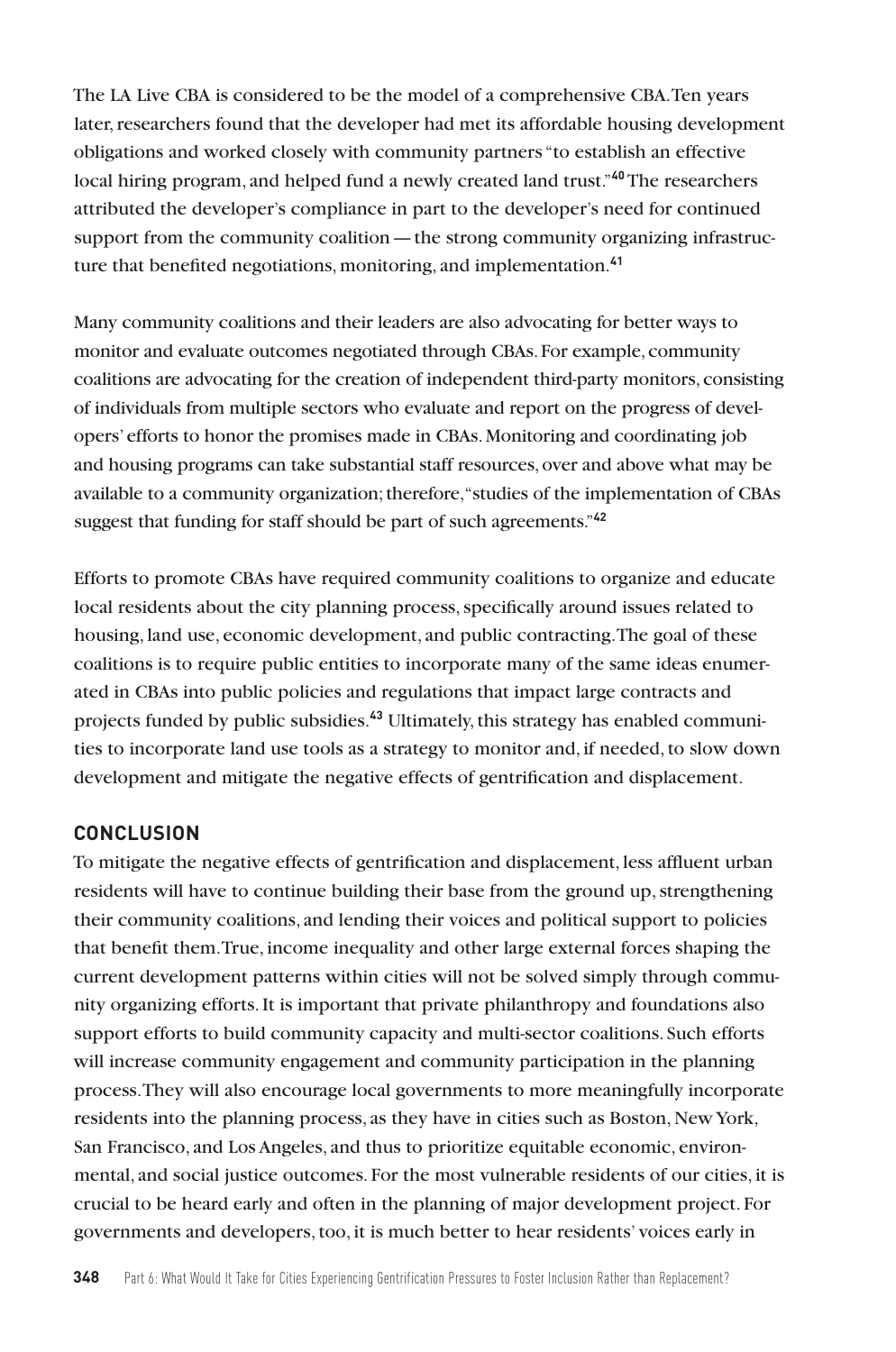the planning process rather than belatedly in protests and litigation, which at the end of the day hurt the city as a whole.

#### **Bibliography**

- "About BrooklynSpeaks." *BrooklynSpeaks*, http://brooklynspeaks.net/about.
- Beitel, Karl. 2013. *Local Protest, Global Movements: Capital, Community, and State in San Francisco*. Philadelphia: Temple University Press.
- Bergad, Laird W. 2013. "Trends in Median Household Income among New York City Latinos in Comparative Perspective, 1990 – 2011." Latino Data Project Report 54, table 2, p. 10, at http://clacls.gc.cuny.edu/.
- ——— *The Concentration of Wealth in New York City: Changes in the Structure of Household Income by Race/Ethnic Groups and Latino Nationalities 1990 - 2010.*New York: Center for Latin American, Caribbean, and Latino Studies, CUNY Graduate Center. http://clacls.gc.cuny.edu/files/2014/01/Household-Income-Concentration-in-NYC-1990-2010.pdf.
- Checker, Melissa. 2011. "Wiped Out by the 'Greenwave': Environmental Gentrification and the Paradoxical Politics of Urban Sustainability." *City & Society* 23, no. 2: 210–29.
- Dooling, Sarah. 2009. "Ecological Gentrification: A Research Agenda Exploring Justice in the City." *International Journal of Urban and Regional Research* 33, no. 3: 621–39.
- Dowling, T. J. 2000. "Reflections on Urban Sprawl, Smart Growth, and the Fifth Amendment." *University of Pennsylvania Law Review* 148, no. 3: 873–87.

Dulaney, C. 2015. "Waldorf Astoria Hotel Sale Completed."Wall Street Journal, February 11. http://www.wsj.com/articles/ waldorf-astoria-hotel-sale-completed-1423705536.

- Fiscal Policy Institute. 2015. "New York City's Recovery Finally Starts Generating Wage Gains." New York. http://fiscalpolicy.org/wp-content/uploads/2015/04/NYCsrecovery-generating-wage-gains.pdf.
- Glass, Ruth. 1964. Introduction to *London: Aspects of Change,* by the Centre for Urban Studies, University College, London. London: MacGibbon & Kee. Reprinted in Ruth Glass, *Clichés of Urban Doom*, 133–58. New York: Blackwell.
- Gross, Julian. 2008. "Community Benefits Agreements: Definitions, Values, and Legal Enforceability." *Journal of Affordable Housing and Community Development Law* 17: 35–58.

Gross, Julian, Greg LeRoy, and Madeline Janis-Aparicio. 2005. "Community Benefits Agreements: Making Development Accountable." Washington, DC: Good Jobs First.

Hammel, Daniel J., and Elvin K. Wyly. 1996. "A Model for Identifying Gentrified Areas with Census Data." *Urban Geography* 17, no. 3: 248–68.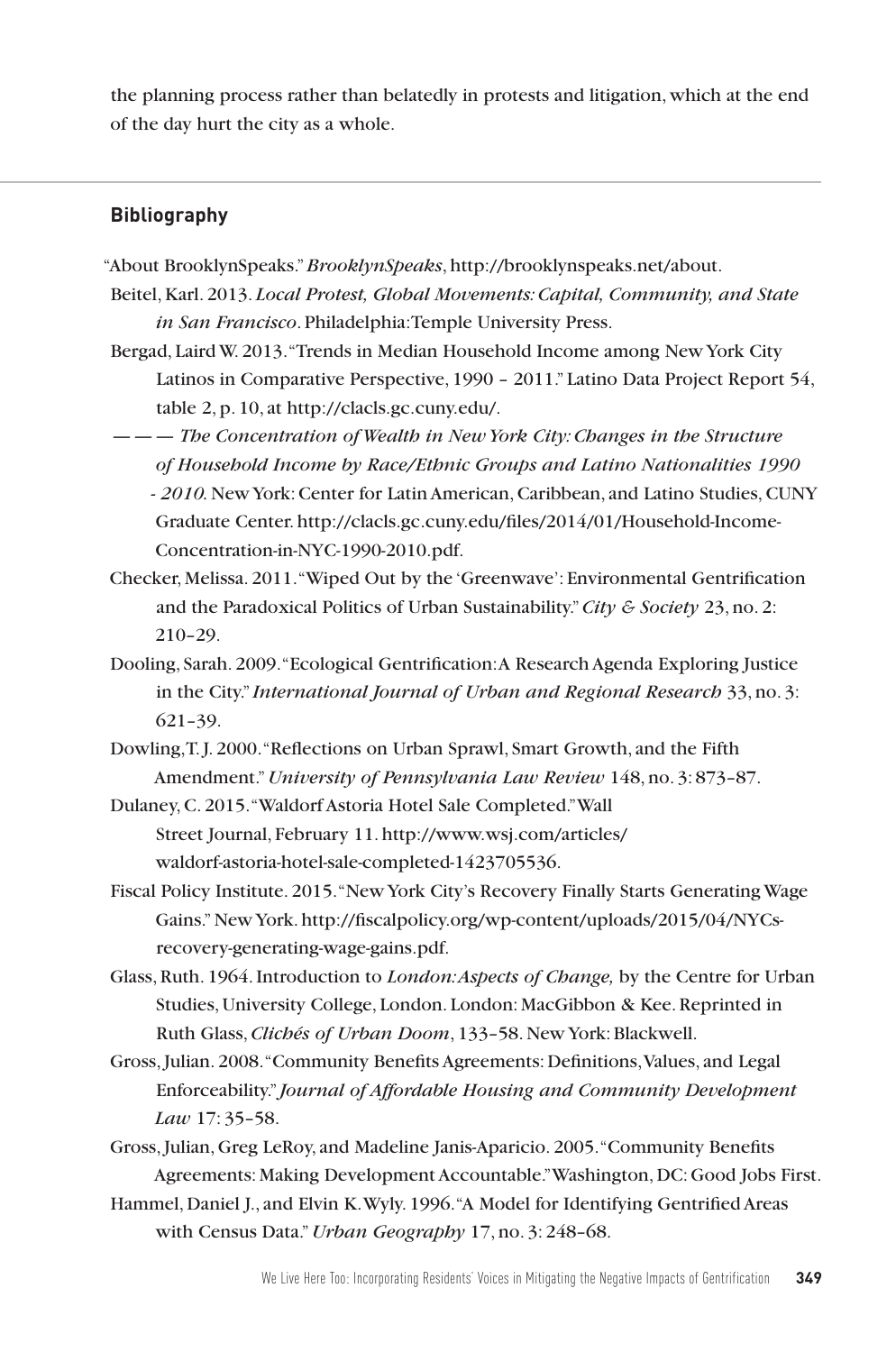- Hutson, Malo. 2016. *The Urban Struggle for Economic, Environmental, and Social Justice: Deepening Their Roots.* London: Routledge Earthscan.
- JCHS (Joint Center for Housing Studies of Harvard University). 2016. "State of the Nation's Housing 2016." http://www.jchs.harvard.edu/research/state\_nations\_ housing (accessed January 8, 2017).
- Kneebone, Elizabeth, and Natalie Holmes. 2016. "US Concentrated Poverty in the wake of the Great Recession." March 31. Washington, DC: Brookings Institution. https:// www.brookings.edu/research/u-s-concentrated-poverty-in-the-wake-of-the-greatrecession/ (accessed January 17, 2017).
- Knox, Paul L., and Linda McCarthy. 2005. *Urbanization: An Introduction to Urban Geography.* 2nd ed. Upper Saddle River, NJ: Pearson Prenctice Hall.
- Lees, Loretta. 2003. "Super-Gentrification: The Case of Brooklyn Heights, New York City." *Urban Studies* 40, no. 12: 2487–2509.
- Marcello, David A. 2007. "Community Benefit Agreements: New Vehicle for Investment in America's Neighborhoods." *The Urban Lawye*r 39: 657–69.
- Moore, Eli, and Marvin Nettles. 2010. "Advancing Health Through Community Benefits Agreements: Four Case Studies and Lessons for the Redevelopment of the Oakland Army Base." Oakland, CA: Pacific Institute.
- Moretti, Enrico. 2012. *The New Geography of Jobs*. New York: Houghton Miffilin Harcourt.
- Negron, Michael. 2013. "Limited Authority, Big Impact: Chicago's Sustainability Policies and How Cities Can Push an Agenda Amidst Federal and State Inaction." *Harvard Law & Policy Review* 7: 277–97.
- Newman, Kathe, and Elvin K. Wyly. 2006. "The Right to Stay Put, Revisited: Gentrification and Resistance to Displacement in New York City." *Urban Studies*  43, no. 1: 23–57.
- Nolon, John R. 2013. "Shifting Paradigms Transform Environmental and Land Use Law: The Emergence of the Law of Sustainable Development." *Fordham Environmental Law Review* 24: 242–74.
- ONE DC (Organizing Neighborhood Equity DC). 2015. "The People's Platform Manifesto." Washington, DC. http://www.onedconline.org/peoplesplatform.
- Owen, David. 2010. *Green Metropolis: Why Living Smaller, Living Closer, and Driving Less Are Keys to Sustainability.* New York: Penguin.
- Pearce, Diana. 2014. *Overlooked and Undercounted: The Struggle to Make Ends Meet in New York City.* Prepared for the Women's Center for Education and Career Advancement with support from The United Way of New York City, The New York Community Trust, and City Harvest. Available at http://depts.washington.edu/ selfsuff/docs/NYCity2014.pdf.
- Pearsall, Hamil. 2012. "Moving In or Moving Out? Resilience to Environmental Gentrification in New York City." *Local Environment: The International Journal of Justice and Sustainability* 17, no. 9: 1013–26.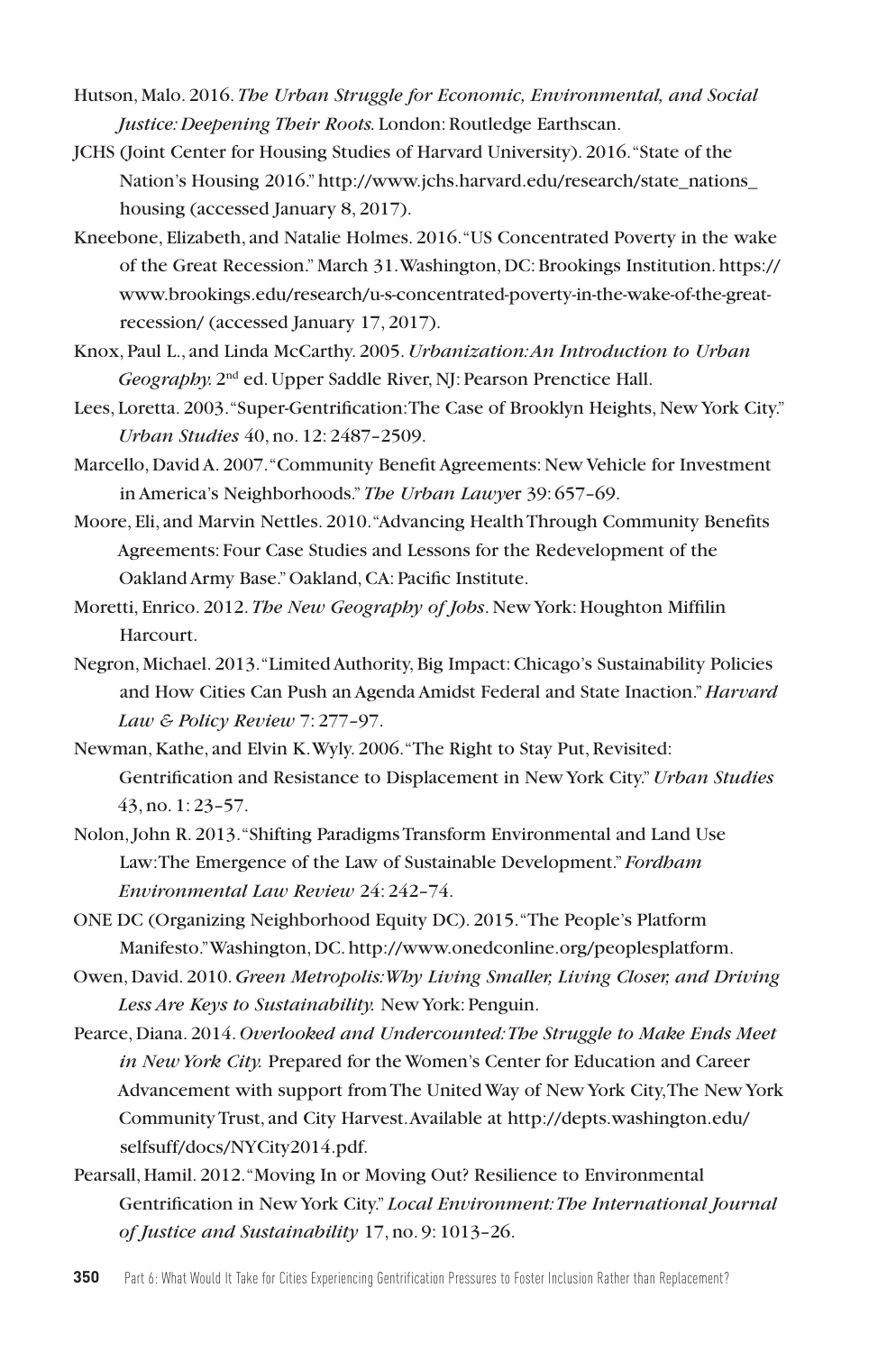- Reconnecting America and the Center for Transit-Oriented Development. 2007. "Why Transit-Oriented Development and Why Now?" http://reconnectingamerica.org/ assets/Uploads/tod101full.pdf. (accessed June 10, 2015).
- Rubin, Victor, Hutson, Malo, et al. 2015. "Building a City that Works for All Its Families: Guidance for the Implementation of Children and Families First Initiative." Report Prepared for San Francisco Board of Supervisor Norman Yee. April 15. (Report). http://www.dcyf.org/modules/showdocument.aspx?documentid=4357.
- Saito, Leland, and Jonathan Troung. 2015. "The LA Live Community Benefits Agreement: Evaluating the Agreement Results and Shifting Political Power within the City." Urban Affairs Review 51, no. 2: 263–89.
- Salkin, Patricia E., and Amy Lavine. 2008. "Understanding Community Benefits Agreements: Equitable Development, Social Justice and Other Considerations for Developers and Community Organizations." *Journal of Environmental Law & Policy* 26: 291–332.
- Smith, Neil. 1996. *The New Urban Frontier: Gentrification and the Revanchist City.*  New York: Routledge.
- ———. 2002. "New Globalism, New Urbanism: Gentrification as Global Urban Strategy." *Antipode* 34, no. 3: 427–50.
- Solomont, E.B. 2015. "The Year of the Chinese Investor." *The Real Deal: New York Real Estate News,* March 1. http://therealdeal.com/issues\_articles/ the-year-of-the-chinese-investor/.
- Story, Louise and Stephanie Saul. 2015. "Stream of Foreign Wealth Flows to New York Real Estate."*New York Times,* February 7. http://www.nytimes.com/2015/02/08/ nyregion/stream-of-foreign-wealth-flows-to-time-warner-condos.html? r=0.
- Swyngedouw, Erik, and Nikolas Heynen. 2003. "Urban Political Ecology, Justice, and the Politics of Scale." *Antipode* 35, no. 5: 898–918.
- Taylor, Mac. 2015. "California's High Housing Costs: Causes and Consequences." Sacramento: California Legislative Analyst Office. http://www.lao.ca.gov/ reports/2015/finance/housing-costs/housing-costs.pdf (accessed March 18, 2015).
- Wolf-Powers, Laura. 2010. "Community Benefits Agreements and Local Government: A Review of Recent Evidence." *Journal of the American Planning Association* 76, no. 2: 1–19.

#### **Endnotes**

- 1 For the purposes of this paper I define gentrification as the process in which more affluent populations move into an area of less affluence, resulting in higher prices for goods, services, and housing. This process of neighborhood change may lead to involuntary or voluntary displacement. I use "neighborhood change" and "gentrification" interchangeably throughout the paper.
- 2 Lees (2003) defines super-gentrification as "the transformation of already gentrified, prosperous and solidly uppermiddle-class neighborhoods into much more exclusive and expensive enclaves."